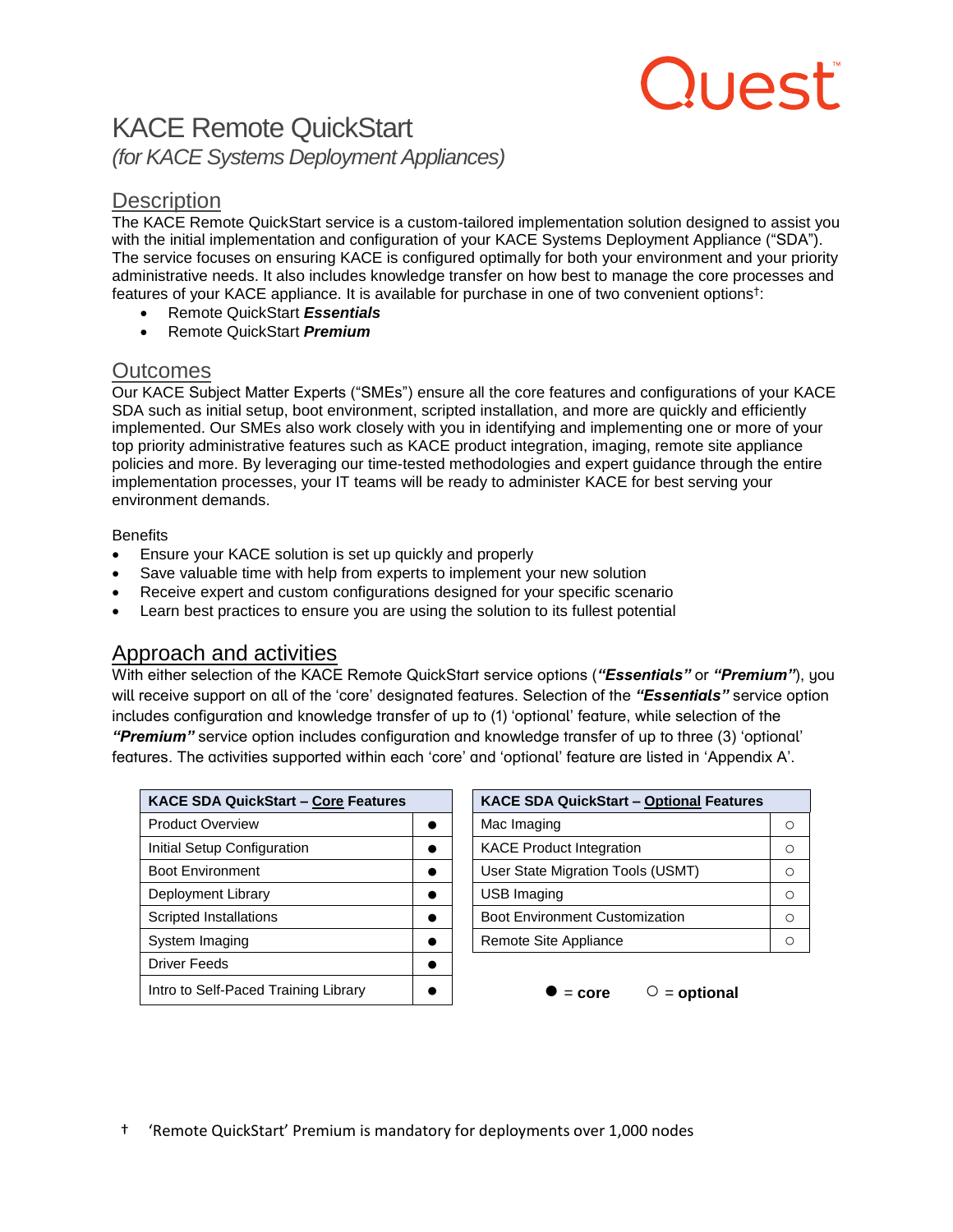#### **The Remote QuickStart "Essentials" option includes the following activities which are typically delivered between two (2) to three (3) sessions**:

#### **Discovery / Architecture / Design & Documentation**

- **-** Review implementation business objectives, confirm the expected scope, and identify key personnel
- **-** Validate service prerequisites are fulfilled
- **-** Define a proposed architecture of the KACE solution for the environment
- **-** Identify and confirm the 'optional' feature(s) selected for configuration
- **-** Define the project timeline with scheduling details on the specifics and duration for each needed session required to deliver all the features included/selected
- **-** Produce a KACE Architecture Specification document to use as the implementation blueprint and standard for evaluation of the ongoing implementation
- **-** Provide knowledge transfer on the Self-Paced Training Library

#### **Deployment**

- **-** Deploy and configure one (1) KACE SDA
- **-** Perform all 'core' feature activities
- **-** Review KACE SDA user base and deployment use cases
- **-** Configure up to one (1) 'optional' feature

#### **Knowledge Transfer**

- **-** Discuss operational use of the KACE SDA, its configuration and best practices
- **-** Provide knowledge transfer on key administration activities for the 'optional' feature

**The Remote QuickStart "Premium" option includes all the earlier activities listed under Remote QuickStart "Essentials" as well as the following activities which are typically delivered between one (1) to two (2) additional sessions:**

#### **Deployment & Knowledge Transfer**

- **-** Configure up to two (2) additional 'optional' features
- **-** Provide knowledge transfer on key administration activities for the 'optional' feature(s) selected

#### Prerequisites and assumptions

- Scope of services assume just one (1) KACE SDA implementation
- All service activities are to be completed within a two (2) business week period
- No service activities shall take place during local, state and/or country holidays unless other arrangements have been coordinated through the Project Manager
- Customer will:
	- **-** Ensure their environment meets or exceeds the hardware and operating environment software minimum specifications outlined in the "Hardware Specifications" section of the KACE SDA webpage (found on [http://www.quest.com/products/kace-systems-deployment-appliance/\)](http://www.quest.com/products/kace-systems-deployment-appliance/)
	- **-** Provide remote access to the KACE SDA via WebEx, and if required, a support tether.
	- **-** Ensure all networking related setup for the server is completed prior to engagement
	- **-** Ensure connectivity access (through firewall established between all agents if applicable) is configured between the server and agents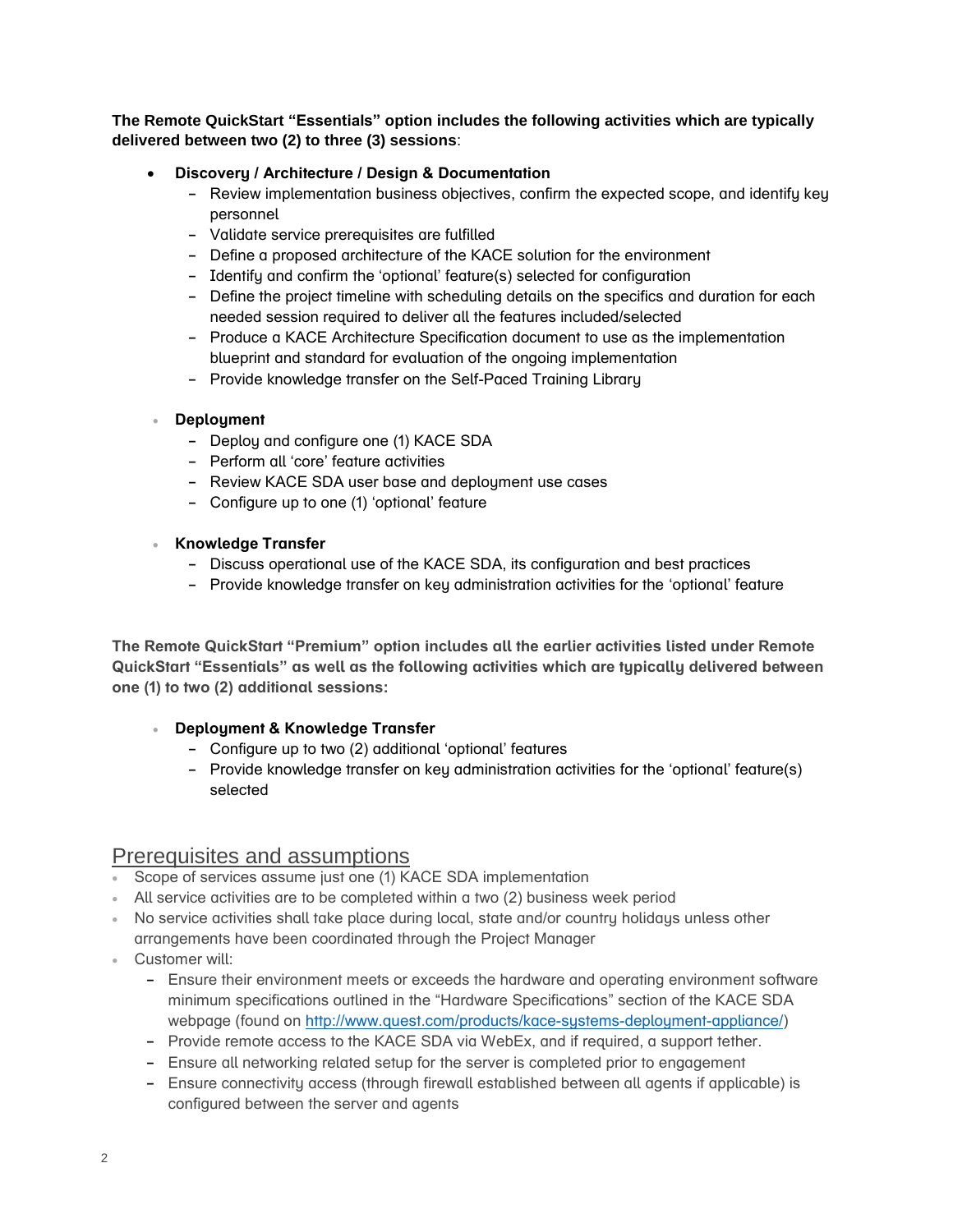- **-** Ensure an active user account is already established within the desired integration application (such as vCenter, Hyper-V, Exchange, Active Directory, etc.)
- **-** Ensure other technical and business resources, as needed, will be able to participate throughout the engagement

## Additional notes

For more information, please contact your Account Manager.

## SKU / Price

| I SKU Part # | <b>Description</b>                |
|--------------|-----------------------------------|
| QSA-KCE-PP   | KACE REMOTE QUICKSTART ESSENTIALS |
| QSP-KCE-PP   | KACE REMOTE QUICKSTART PREMIUM    |

## Appendix A

|                                       | <b>Included /</b>  |                                                                                                                                                                                                                                                                                                         |
|---------------------------------------|--------------------|---------------------------------------------------------------------------------------------------------------------------------------------------------------------------------------------------------------------------------------------------------------------------------------------------------|
| <b>Feature</b>                        | <b>Optional</b>    | <b>Service Includes</b>                                                                                                                                                                                                                                                                                 |
| Product overview                      | Core<br>(Included) | • We will provide an overview of the KACE SDA user<br>interface and the following general features:<br>o Deployment Library<br>○ SDA Toolkits<br>$\circ$ Scripted Installations<br>o System Imaging<br>○ Boot Environments<br>○ Boot Actions<br>o Task Engine<br>$\circ$ PXE Imaging                    |
| <b>Initial Setup</b><br>Configuration | Core<br>(Included) | • We will provide an introduction to the feature<br>• We will assist with initial setup configuration of the KACE<br>SDA for the following general settings:<br>o PXE Boot Environment pre-requisite configuration<br>o Technician device pre-requisite configuration<br>o Reference device preparation |
| <b>Boot Environment</b>               | Core<br>(Included) | • We will provide an introduction to the feature<br>• We will provide recommendations based upon best<br>practices regarding imaging strategy within your network<br>• We will assist in the build of up to one (1) Boot<br>Environment.                                                                |
| Deployment Library                    | Core<br>(Included) | • We will provide an introduction to the feature<br>• We will provide up to five (5) pre-configured installation<br>items that are useful for most environments                                                                                                                                         |
| <b>Scripted Installations</b>         | Core<br>(Included) | • We will provide an introduction to the feature<br>• We will review current imaging practices with your SMEs<br>and provide implementation support based on best<br>practices                                                                                                                          |
| <b>System Imaging</b>                 | Core<br>(Included) | • We will provide an introduction to the feature                                                                                                                                                                                                                                                        |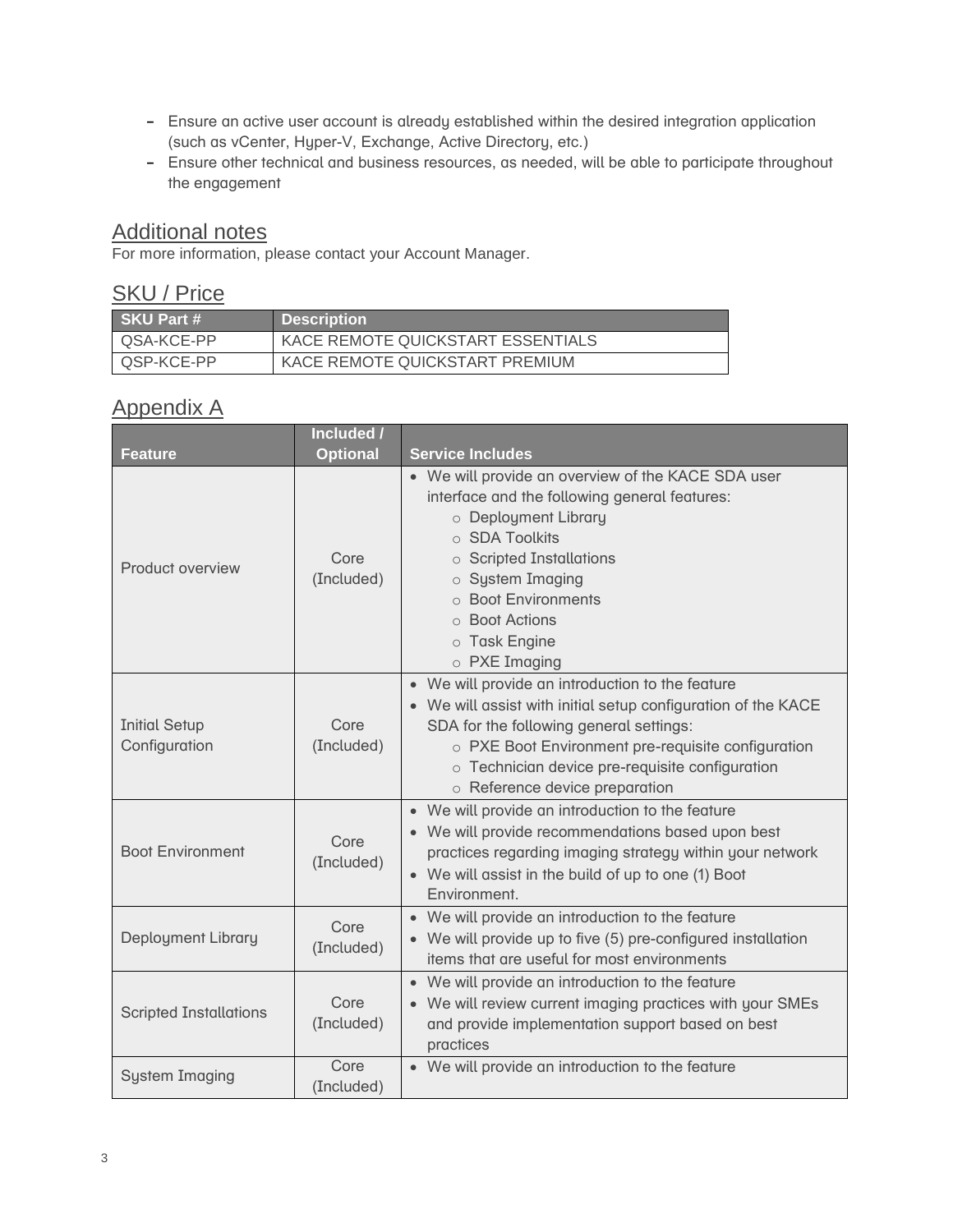|                                                       |                    | • We will review current imaging practices with your SMEs<br>and provide implementation support based on best<br>practices                                                                                                                                                                                                                                                                                                                                                                                                                                                   |
|-------------------------------------------------------|--------------------|------------------------------------------------------------------------------------------------------------------------------------------------------------------------------------------------------------------------------------------------------------------------------------------------------------------------------------------------------------------------------------------------------------------------------------------------------------------------------------------------------------------------------------------------------------------------------|
| <b>Driver Feeds</b>                                   | Core<br>(Included) | • We will provide an introduction to the feature<br>• We will review current supported hardware models and<br>assist with configuring:<br>$\circ$ Up to three (3) driver feeds for supported Dell<br>hardware.<br>Up to one (1) custom driver feed for hardware not<br>$\circ$<br>found in the driver feed library.                                                                                                                                                                                                                                                          |
| <b>Intro to Self-Paced</b><br><b>Training Library</b> | Core<br>(Included) | • Access to the Self-Paced Training Library is included as<br>part of your ongoing support subscription<br>• We will provide an introduction of how to access the online<br>library<br>With library content including training materials for all 'core'<br>and 'optional' features listed within this QuickStart service<br>offering, you will be able to:<br>o Learn and receive training on any 'optional' features<br>not selected with your service<br>Refresh and expand your knowledge on any 'core' or<br>$\circ$<br>'optional' features selected within your service |
| Mac Imaging                                           | Optional           | • We will provide an introduction to the feature<br>• We will review your software deployment objectives and<br>provide implementation support based on best-practices<br>• We will assist in implementation of up to one (1) instance<br>for each of the following:<br>o Netboot environment requirements<br>How to build a netboot environment using OS X<br>$\circ$<br>o How to build software deployment tasks for OS X<br>How to capture and deploy a Mac image using the<br>$\circ$<br>Mac KBE (netboot)                                                               |
| <b>KACE Product</b><br>Integration                    | Optional           | • We will provide an introduction to the feature<br>• We will review current imaging practices with your SMEs<br>and provide implementation support based on best<br>practices<br>• We will assist in implementation of up to one (1) instance of<br>each of the following:<br>o Handling newly deployed PCs in KACE SMA<br><b>Linking KACE Appliances</b><br>$\circ$<br>o Using K1000 Labels in the KACE SDA<br>Using the SDA/SMA database for computer naming<br>$\circ$<br>Leveraging SMA Objects in SDA for deployments<br>$\circ$                                       |
| <b>User State Migration</b><br>Tools (USMT)           | Optional           | • We will provide an introduction to the feature<br>• We will review current scripting practices with your SMEs<br>and provide implementation support based on best<br>practices<br>We will assist with the creation and configuration of up to<br>$\bullet$<br>two (2) USMT policies                                                                                                                                                                                                                                                                                        |